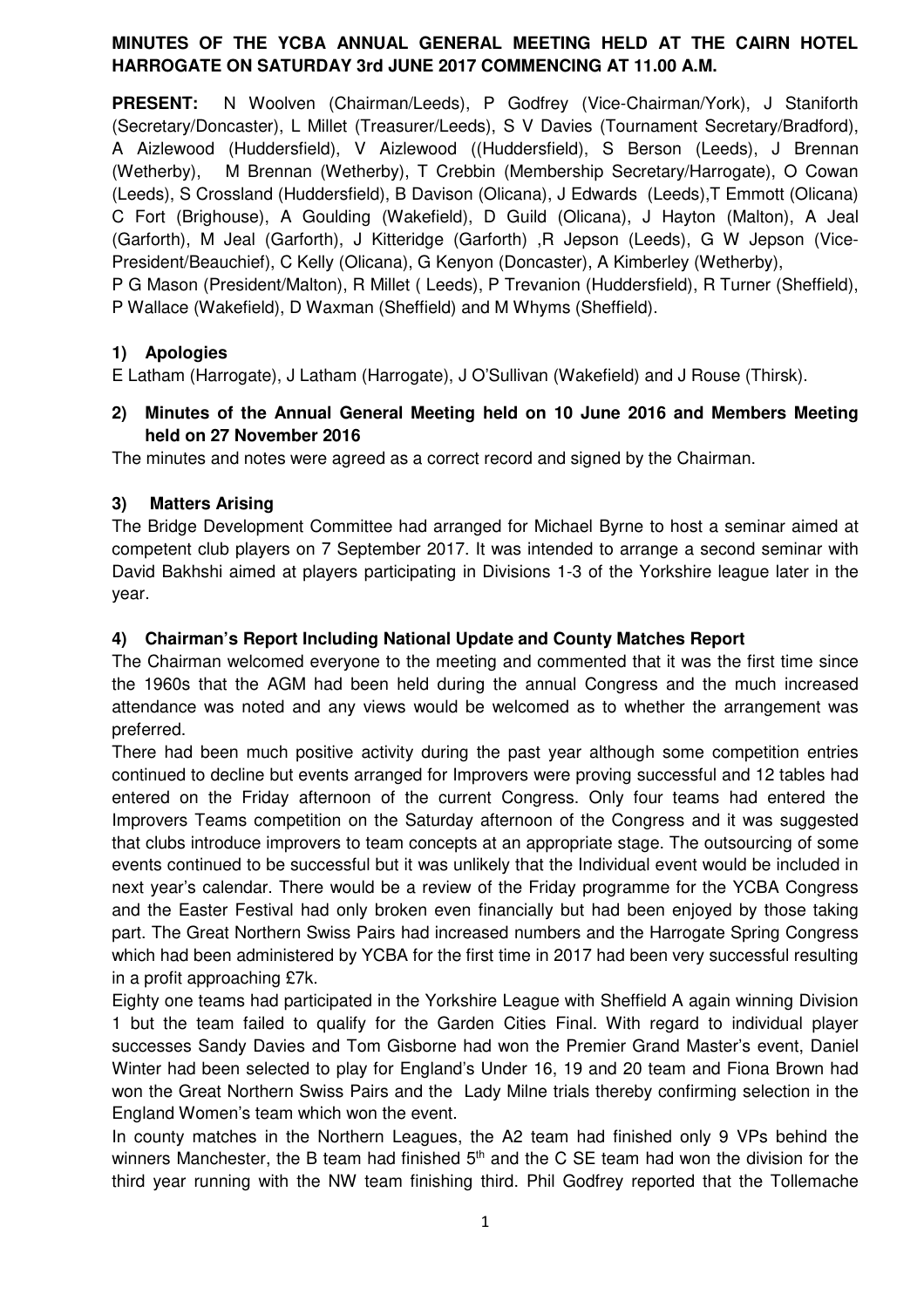team had not qualified for the final and so would not be seeded in the next year's qualifying round. The match had been played in an excellent spirit in spite of the late withdrawal of one pair with the replacement pair achieving the highest score in the team. Regrettably the team had not won the Presidents Cup for what would have been an unprecedented third time in a row with Manchester winning the event.

With regard to national matters Sport England had made a final ruling not to designate bridge as a sport which was very disappointing and costs for the case were awaited. There was a hearing on 15 June 2017 with HMRC to consider whether vat should be charged and there were more positive indications that this may progress favourably. Whilst the cost of both cases would be met from the substantial reserves that the EBU held, the accounts reflected an in year deficit of around £10k and budget forecasts predicted further in year deficits for the next three years. This was being addressed by cutting budgets across all headings including that of the international team but may impact of future Universal Membership (UM) rates. The separate charity English Bridge Education and Development (EBED) responsible for the teaching and development of bridge had introduced a fast track bridge programme and the World Bridge Federation (WBF) had introduced new laws effective from 1 August 2017 which clubs were strongly advised to adopt by the end of September 2017. A series of courses which would be combined with training on the new EBU scoring program was being arranged and would be free for affiliated club representatives.

On closing his report a message of appreciation was extended to all members of the Board and other volunteers that supported the work of the Board and bridge activities across the county.

## **5) Secretary's Report Including Membership Information**

The Secretary confirmed that meetings of the Management Board and a Members meeting had been convened in accordance with the constitution. There had been no requirement to formally convene a meeting of the Conduct Committee but other committees had met. Following visits by YCBA Officers to Settle Bridge Club the club had decided to affiliate to YCBA with effect from 1 April which was the first new club since Universal Membership was introduced in 2009 so making a total of 35 clubs.

It was explained that no constitutional amendments were being proposed this year but membership criteria was being reviewed to try to reduce some of the complexities that currently existed and that consideration was being given to open entry to competitions in order to eliminate some of the need for dual membership.

The Membership Secretary had produced a report denoting the number of YCBA members for each affiliated club based on county of allegiance giving an overall total of 3,686 members which included 29 direct members and 70 student members. It was explained that in most cases the total for each club would reflect a lower number than the actual club membership as many clubs had a small number of members whose county of allegiance was not YCBA. The Membership Secretary was thanked for the production of the information.

A message of appreciation was extended to all the affiliated club secretaries for their support over the past year and for the return and engraving of Yorkshire League trophies.

#### **6) Treasurer's Report**

Copies of the accounts prepared by Brown Butler (Leeds Chartered Accountants) for the year ended 31 March 2017 were circulated for consideration.

- The Treasurer reported the following information:
- Universal Membership Subscription (P2P) receipts were broadly in line with the previous year
- The level of reserves was approaching £40k due to successful congress events
- Turnover was still less than the vat threshold.
- Increasing amounts of competition income were being paid directly into the bank account and it was hoped that this could extend to Yorkshire league payments in the future.
- 2,400 packs of cards had been purchased from an external supplier at a lower cost than the EBU
- New Bridgemates had been purchased to ensure a sufficient supply for Congress events
- Resources would also be used to support clubs to promote and market bridge to improve membership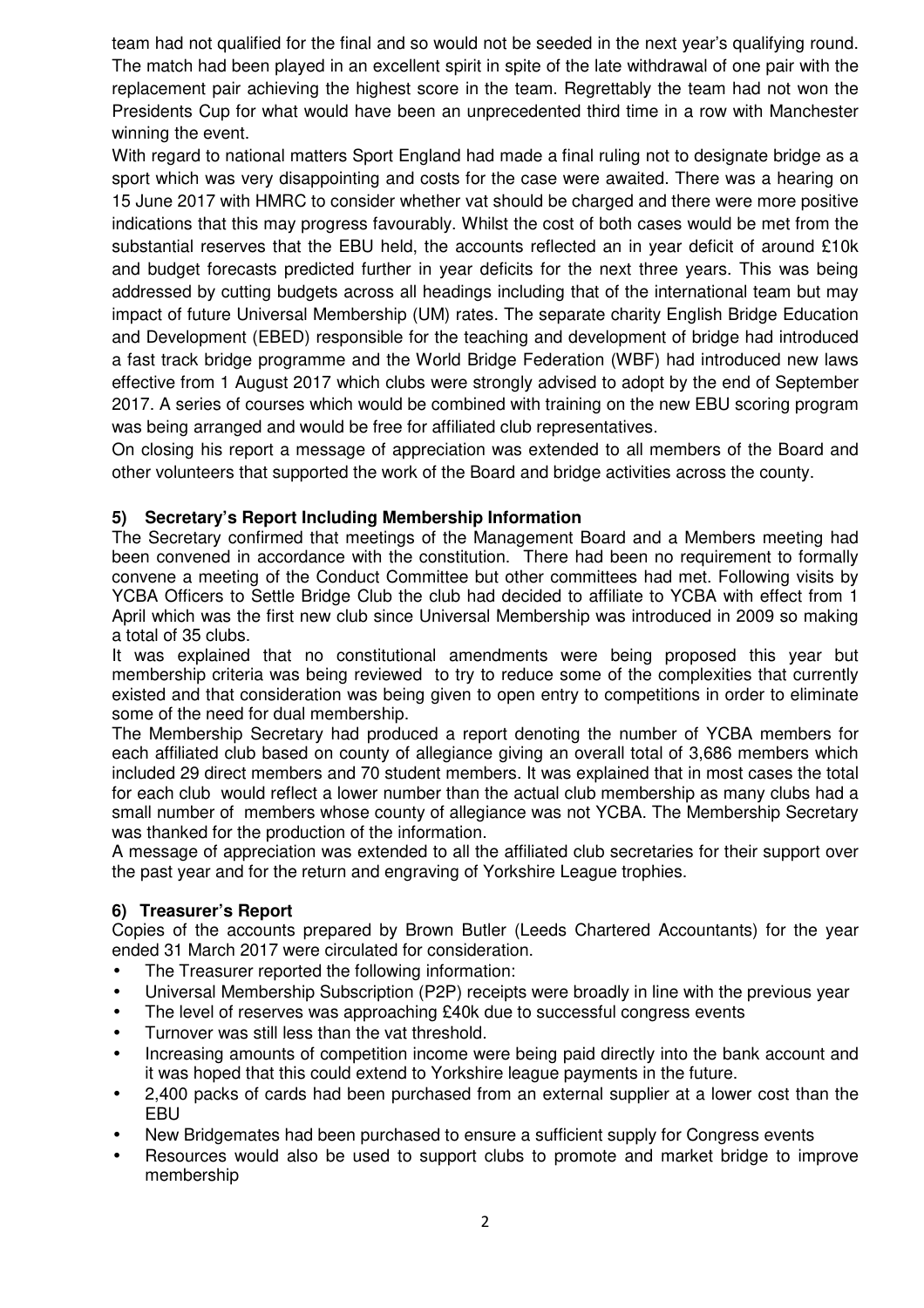A message of appreciation was extended to the Tournament Secretary and those involved with the running of events for the efficient arrangements enacted.

No questions were raised in connection with the accounts presented.

## **7) Tournament Secretary's Report**

No formal report had been produced and information was provide as part of individual reports. The Tournament Secretary wished to relinquish administering Simultaneous Pairs events in view of responsibilities administering the increased number of Congress events and a volunteer was being sought.

## **8) Bridge Development Committee Report**

The Chair of the Committee reported the committee continued to work on the development of all aspects of bridge. Information to members was reported via the 'Yorkshire News' edited by David Waxman and information and articles for publication were welcomed. Arrangements were also being made to update the website which also provided all relevant information. Rob Turner and Lesley Blanchard were thanked for the continuing maintenance of the site for the benefit of members.

Following the receipt of grant funding from the European Bridge Federation via the EBU, YCBA had been selected to undertake a pilot project to try and increase membership through teaching and marketing bridge and David Guild had been asked to undertake the role of Regional Development Officer for a year. David was available along with other YCBA officials to help and support clubs particularly those with falling memberships to train teachers and develop teaching programmes for beginners and improvers. It was recognised there was a need to put in place initiatives to build for the future which included a range of events such as the newly introduced 'Play without the Experts' events and Improvers events at Congress events and a Northern Counties Improvers event all of which had been very successful.

The appointment of a County Youth Officer was being sought and anyone with an interest in working in this area was asked to contact a committee member.

#### **9) Yorkshire League Fixtures and Draft Calendar of Events for 2017/18**

The Yorkshire League fixtures were provided for all competing clubs and arrangements made to forward them where a club was not represented at the meeting. The fixtures would be uploaded on the website as soon as practicably possible . The YCBA President who had retained responsibility for producing the fixtures explained that there would be the 85 teams for the coming season an increase of four which was largely due to the increasing number of new members. There would be 9 leagues of 8 teams and a Division 10 comprising 13 teams which was a difficult number to accommodate. However all but one team (Doncaster F) would play seven matches with one team not playing on each fixture date but instead playing on one additional date so there were eight match dates in total. Doncaster F would receive an average of the six games played in lieu of the seventh match. A message of thanks was expressed to Robin Jepson for revising Yorkshire League rules to meet the needs of situations arising.

The calendar of events would be made available in the near future when venues had been finalised. The issue of catering was raised as it was becoming increasingly difficult for clubs to provide catering by volunteers and one club had proposed to provide a sandwich/savoury main course instead of a plated tea. There were differing views and suggestions that for some events players could bring their own food or that a slightly reduced number of boards could be played thereby eliminating the need for a substantial meal between sessions.

A request was made for all the Improvers events to be included within the published calendar and it was agreed to do this.

#### **10) County UMS (P2P), Club Affiliation and Direct Members Fees for 2018/19**

In accordance with the requirements of the constitution consideration was given to the fees to be charged by YCBA for the following year. In view of the current financial position it was agreed that the 5p UMS levy, the £5 charge for direct members and the waiving of any county club fee should continue for the next year.

#### **11) Members Forum**

The following issues were raised: